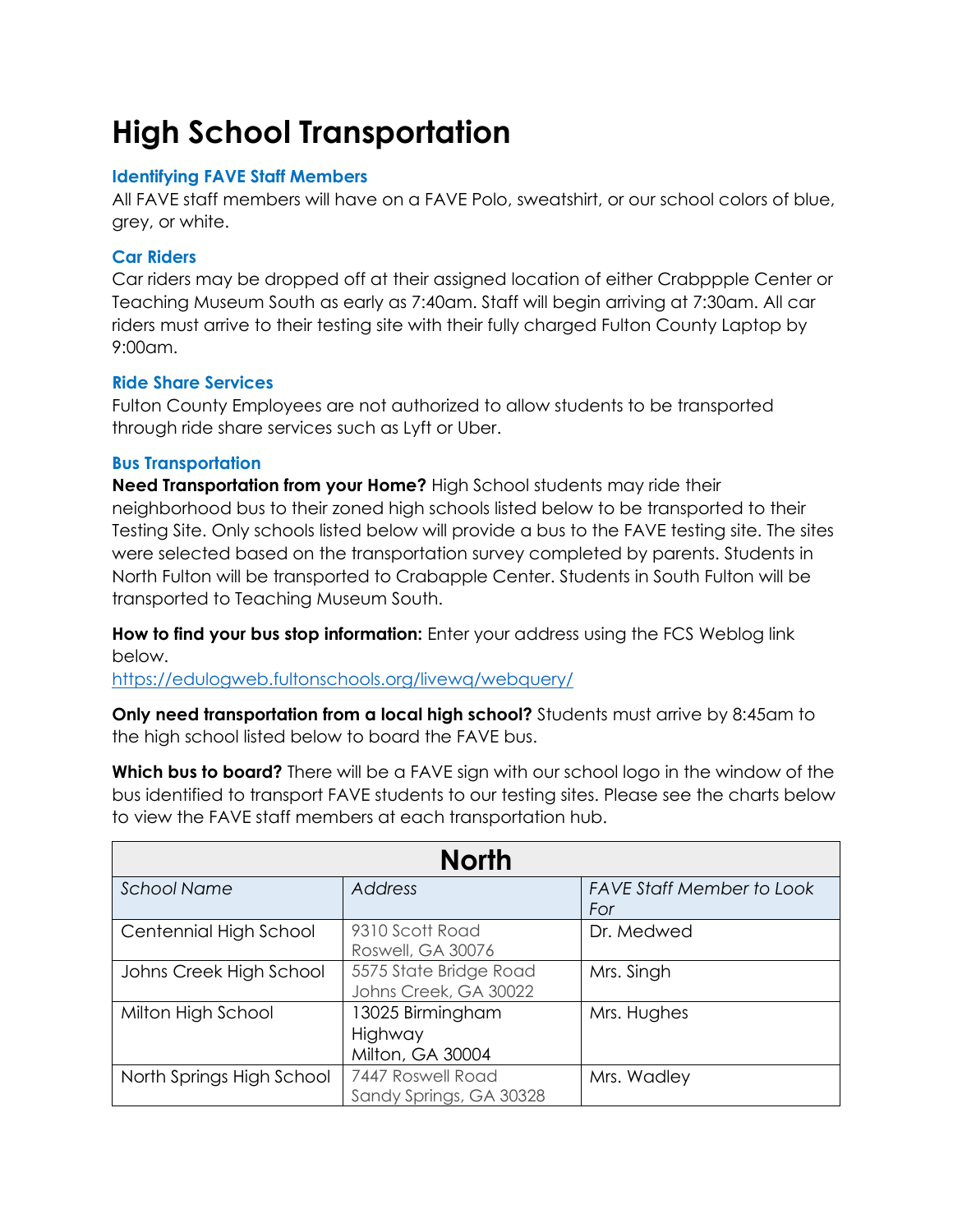| Northview High School  | 10625 Parsons Road      | Mr. Franco                       |  |  |
|------------------------|-------------------------|----------------------------------|--|--|
|                        | Johns Creek, GA 30097   |                                  |  |  |
| Riverwood High School  | 5900 Raider Drive       | Mrs. Gracey                      |  |  |
|                        | Sandy Springs, GA 30328 |                                  |  |  |
| Roswell High School    | 11595 King Road         | Mrs. Estavan                     |  |  |
|                        | Roswell, GA 30075       |                                  |  |  |
| South                  |                         |                                  |  |  |
| <b>School Name</b>     | <b>Address</b>          | <b>FAVE Staff Member to Look</b> |  |  |
|                        |                         | For                              |  |  |
| Banneker High School   | 6015 Feldwood Road      | Mrs. Breazeale                   |  |  |
|                        | College Park, GA 30349  |                                  |  |  |
| Creekside High School  | 7405 Herndon Road       | Mrs. Brooks                      |  |  |
| Langston Hughes High   | 7510 Hall Road          | Mrs. Pearson                     |  |  |
| School                 | Fairburn, GA 30213      |                                  |  |  |
| Tri-Cities High School | 2575 Harris Street      | Mrs. Banks                       |  |  |
|                        | East Point, GA 30344    |                                  |  |  |
| Westlake High School   | 2400 Union Road SW      | Mrs. Lee                         |  |  |
|                        | Atlanta, GA 30331       |                                  |  |  |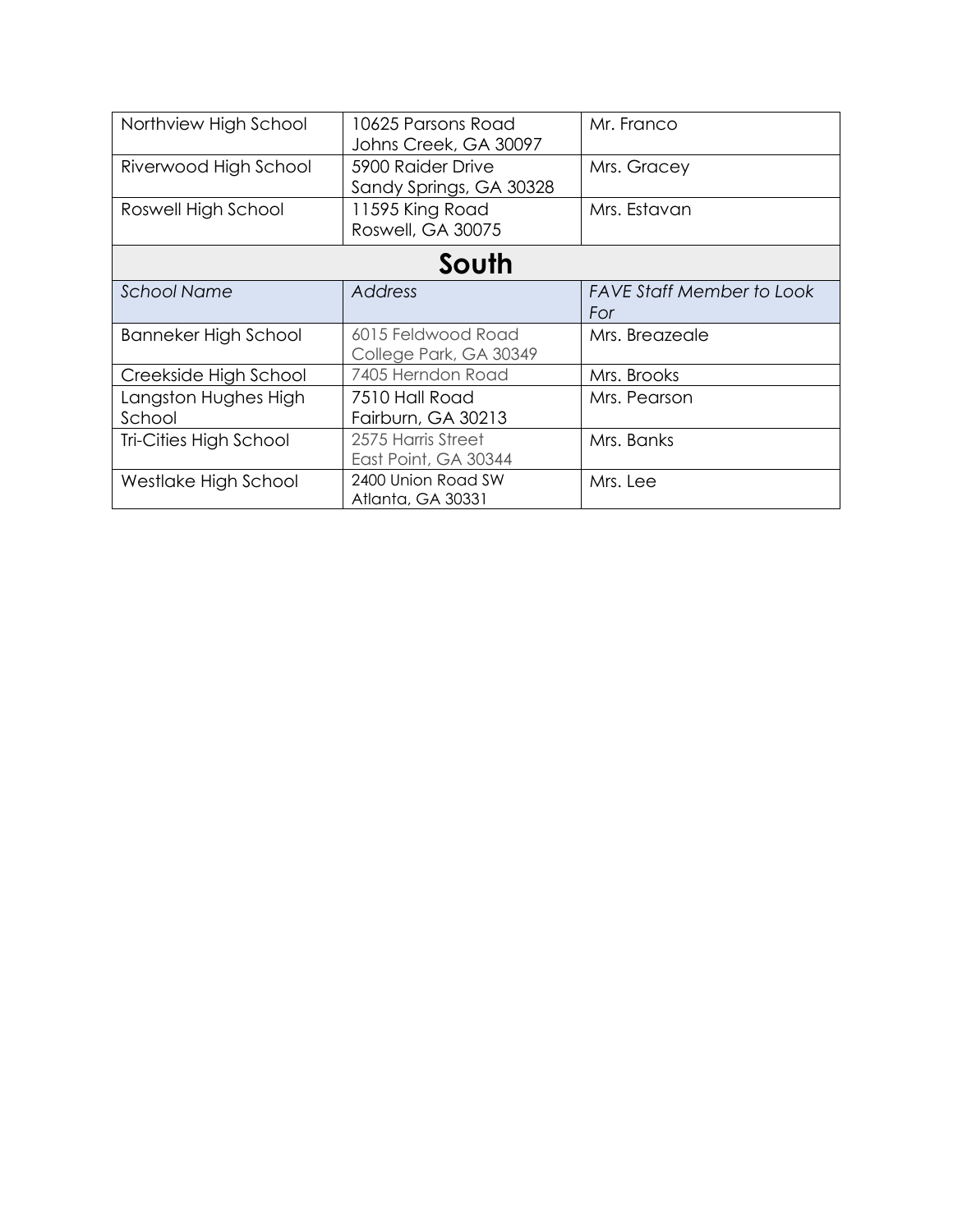# **Middle School Transportation**

## **Identifying FAVE Staff Members**

All FAVE staff members will have on a FAVE Polo, sweatshirt, or our school colors of blue, grey, or white.

## **Car Riders**

Car riders may be dropped off at their assigned testing location as early as 7:40am. Staff will begin arriving at 7:30am. All car riders must arrive to their testing site with their fully charged Fulton County Laptop by 9:00am.

#### **North Fulton: Testing Site**

Crabapple Center (Not the new Crabapple Middle School)

## **South Fulton: Middle School Testing Sites**

Camp Creek Middle School Sandtown Middle School South Learning Center Woodland Middle School

#### **Ride Share Services**

Fulton County Employees are not authorized to allow students to be transported through a ride share services such as Lyft or Uber.

## **Bus Transportation**

**Need Transportation from your Home?** Middle School students may ride their neighborhood bus to their zoned middle schools listed below to be transported to their Testing Site. Only schools listed below will provide a bus to the FAVE testing site. The sites were selected based on the transportation survey completed parents.

**How to find your bus stop information:** Enter your address using the FCS Weblog link below. <https://edulogweb.fultonschools.org/livewq/webquery/>

**Only need transportation from a local middle school?** Students must arrive by 8:45am to the middle school listed below to board the FAVE bus.

**Which bus to board?** There will be a FAVE sign with our school logo in the window of the bus identified to transport FAVE students to our testing sites. Please see the charts below to view the FAVE staff members at each transportation hub.

| <b>North</b>         |                                                |                                         |  |  |
|----------------------|------------------------------------------------|-----------------------------------------|--|--|
| <b>School Name</b>   | Address                                        | <b>FAVE Staff Member to</b><br>Look For |  |  |
| Autrey Middle School | 4110 Old Alabama Road<br>Johns Creek, GA 30022 | Mrs. Mayo                               |  |  |